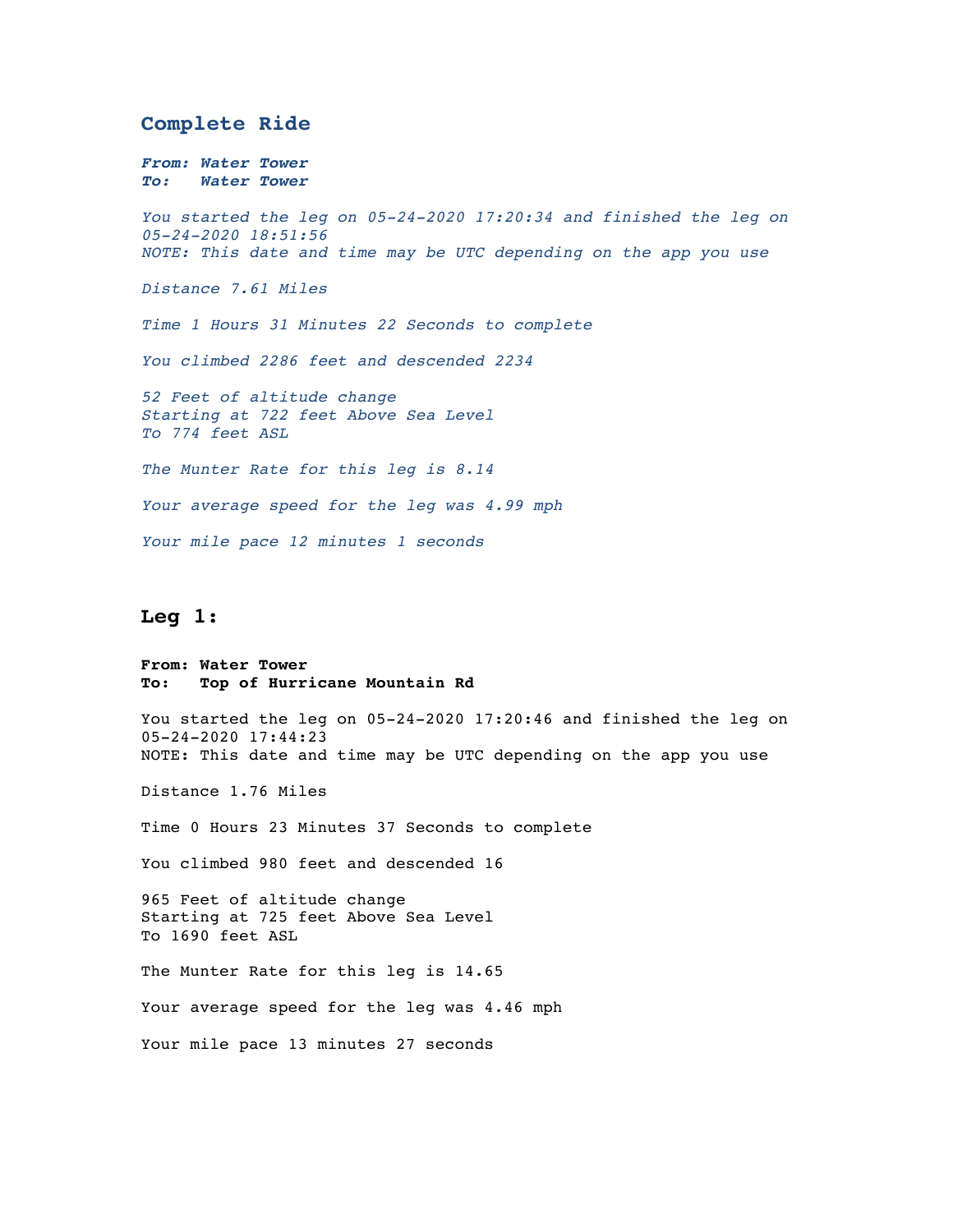## **Leg 2:**

**From: Top of Hurricane Mountain Rd To: Junction of the Black Cap Trail and the Cranmore Connector** You started the leg on 05-24-2020 17:44:29 and finished the leg on 05-24-2020 17:55:37 NOTE: This date and time may be UTC depending on the app you use Distance 0.64 Miles Time 0 Hours 11 Minutes 8 Seconds to complete You climbed 328 feet and descended 26 302 Feet of altitude change Starting at 1686 feet Above Sea Level To 1988 feet ASL The Munter Rate for this leg is 10.51 Your average speed for the leg was 3.45 mph Your mile pace 17 minutes 23 seconds **Leg 3: From: Junction of the Black Cap Trail and the Cranmore Connector To: Junction of the Hurricane Trail and Red Tail** You started the leg on 05-24-2020 17:55:42 and finished the leg on 05-24-2020 18:02:41 NOTE: This date and time may be UTC depending on the app you use

Distance 1.15 Miles

Time 0 Hours 6 Minutes 59 Seconds to complete

You climbed 65 feet and descended 715

-650 Feet of altitude change Starting at 1988 feet Above Sea Level To 1339 feet ASL

The Munter Rate for this leg is 32.89

Your average speed for the leg was 9.87 mph

Your mile pace 6 minutes 5 seconds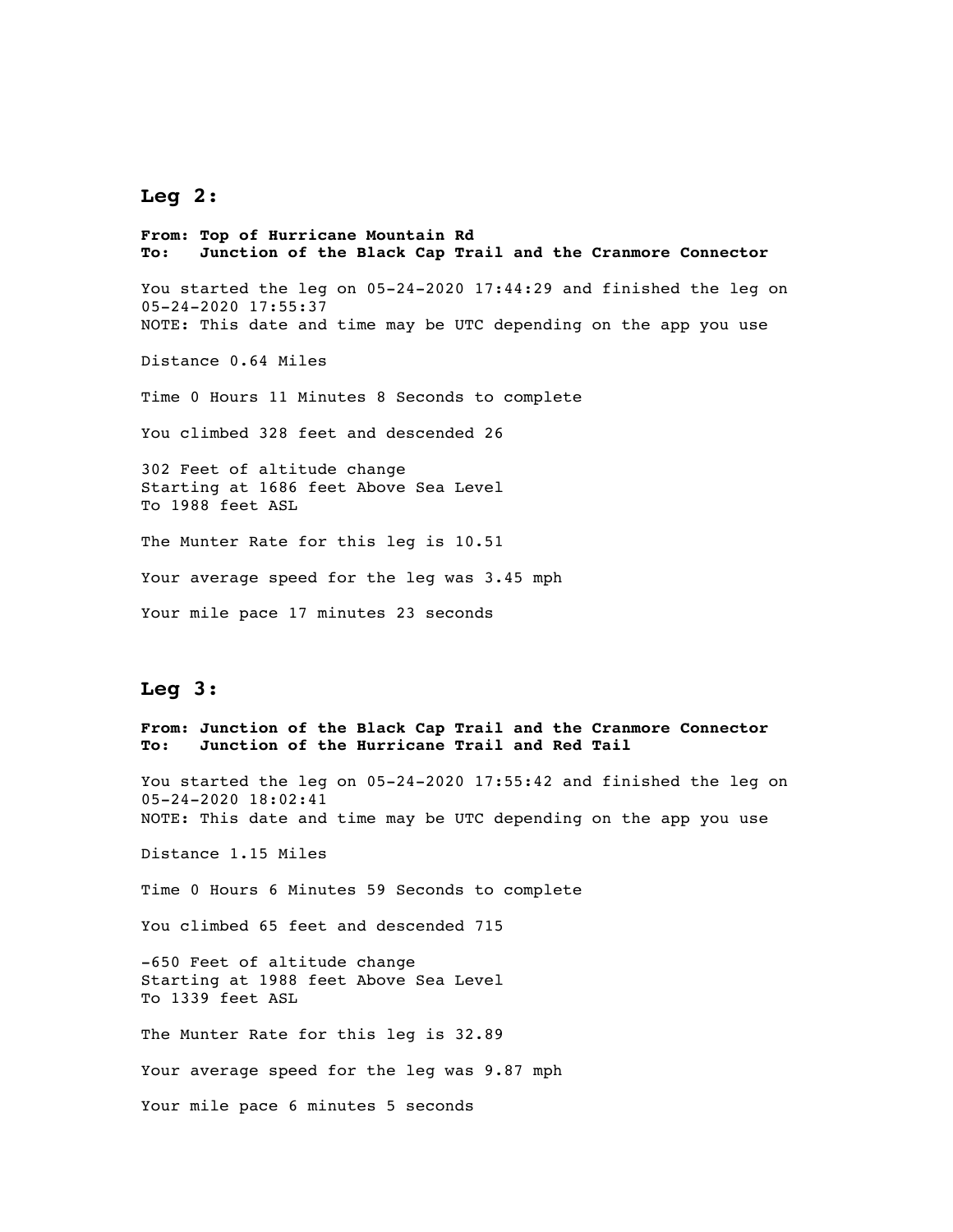# **Leg 4:**

**From: Junction of the Hurricane Trail and Red Tail To: Top of Red Tail** You started the leg on 05-24-2020 18:02:44 and finished the leg on 05-24-2020 18:31:01 NOTE: This date and time may be UTC depending on the app you use Distance 1.40 Miles Time 0 Hours 28 Minutes 17 Seconds to complete You climbed 705 feet and descended 65 640 Feet of altitude change Starting at 1335 feet Above Sea Level To 1975 feet ASL The Munter Rate for this leg is 8.91 Your average speed for the leg was 2.97 mph Your mile pace 20 minutes 14 seconds

## **Leg 5:**

**From: Top of Red Tail To: Top of Kandagnar**

You started the leg on 05-24-2020 18:31:16 and finished the leg on 05-24-2020 18:34:52 NOTE: This date and time may be UTC depending on the app you use

Distance 0.70 Miles

Time 0 Hours 3 Minutes 36 Seconds to complete

You climbed 13 feet and descended 269

-256 Feet of altitude change Starting at 1975 feet Above Sea Level To 1719 feet ASL

The Munter Rate for this leg is 31.89 Your average speed for the leg was 11.74 mph

Your mile pace 5 minutes 7 seconds